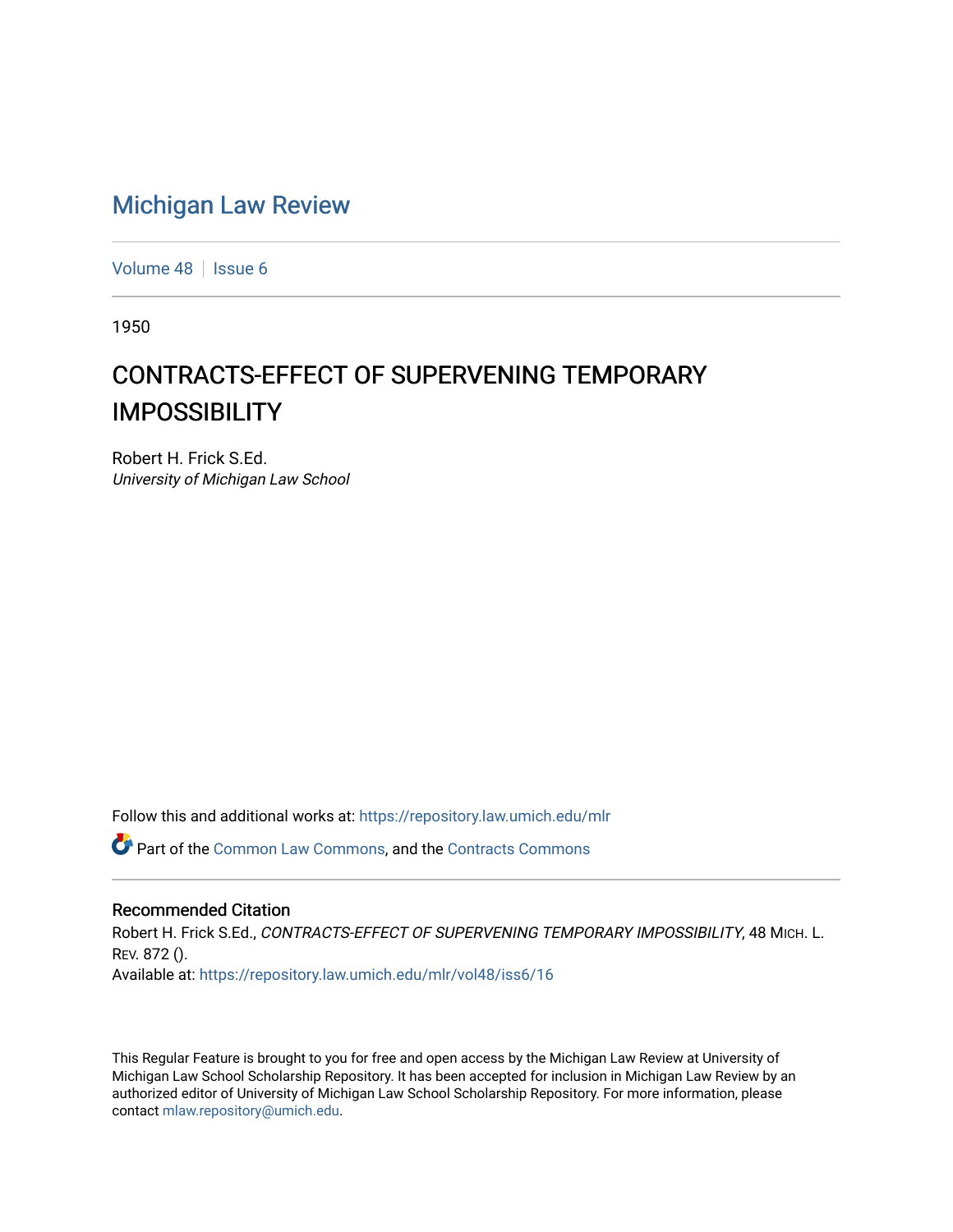CONTRACTS-EFFECT OF SUPERVENING TEMPORARY IMPOSSIBILITY-The plaintiff, a Japanese-owned corporation located in the United States, was operating under a limited license to do business granted under an executive order.<sup>1</sup> On November 1, 1941, the plaintiff contracted to purchase from the defendant corporation 6,000 pockets of rice for delivery during November and December 1941 at the plaintiff's option. On December 7, 1941, the Secretary of the Treasury revoked all licenses issued under the executive order and the plaintiff's place of business was closed. Upon learning of this, the defendant corporation notified the plaintiff of his (defendant's) repudiation of the contract on December 9, 1941. On December 31, 1941, the plaintiff obtained a treasury license to complete the contract with the defendant and wired the defendant to ship the rice for December delivery. The defendant refused, and denied any liability under the contract. **On** appeal from a dismissal of plaintiff's suit for damages, *held,* affirmed. The promisor of an executory contract is discharged from the duty of performance when performance is rendered impossible by a supervening change of law which may be of sufficient duration to change the nature of his obligation. *Pacific Trading Co. Inc. v. Louisiana State Rice Milling* Co., (La. 1949) 42 S. (2d) 855.

While the early common law imposed upon the promisor a strict duty of performance of his contractual obligation,<sup>2</sup> there is little doubt today that a supervening event rendering such performance impossible or illegal will excuse him, unless he has assumed the risk of the particular prevention.<sup>3</sup> Similarly, where the prevention is merely temporary, as in the principal case, the promisor is relieved of the duty of performance for the duration of the prevention.4 A problem arises, however, when performance again becomes possible and the promisee seeks to hold the promisor to the contract. The usual test applied by the courts to determine whether the contract has been completely discharged by the delay, or merely suspended and subject to revival, is whether requiring performance would impose upon the promisor an obligation substantially different from that which he originally assumed.5 While the test is simple in statement, results from its application

1 Executive Order No. 8389 of April 10, 1940, 12 U.S.C.A. §95a note.

2 Paradine v. Jane, Aleyn 26, 82 Eng. Rep. 897 (1647).

<sup>3</sup> Page, "The Development of the Doctrine of Impossibility of Performance," 18 MICH. L. REv. 589 (1920); 6 WILLISTON, CoNTRACTs §1931 (1938); Patterson, "Constructive Conditions in Contracts," 42 Col. L. REv. 903 (1942). The view is somewhat more strict in Louisiana. 21 TOLANB L. REv. 603 (1947).

<sup>4</sup>6 WILLISTON, CONTRACTS §1957 (1938).

<sup>5</sup>Metropolitan Water Board v. Dick, [1917] 2 K.B. **1,** affd. [1918] A.C. 119; Allanwilde Transport. Corp. v. Vacuum Oil Co., 248 U.S. 377, 39 S.Ct. 147 (1919); Frey, "Contract Defaults and Cancellations in Wartime," 38 Ju.. L. REv. 167 (1943); 6 WILLISTON, **CoN-**TRACTS §1957 (1938). Where mere suspension of a contract with an enemy alien would impede the war effort, the contract is held discharged without regard to the usual test. Diamond, "Effect of War on Pre-existing Contracts Involving Enemy Nationals,'' 53 YALB L.J. 700 (1944).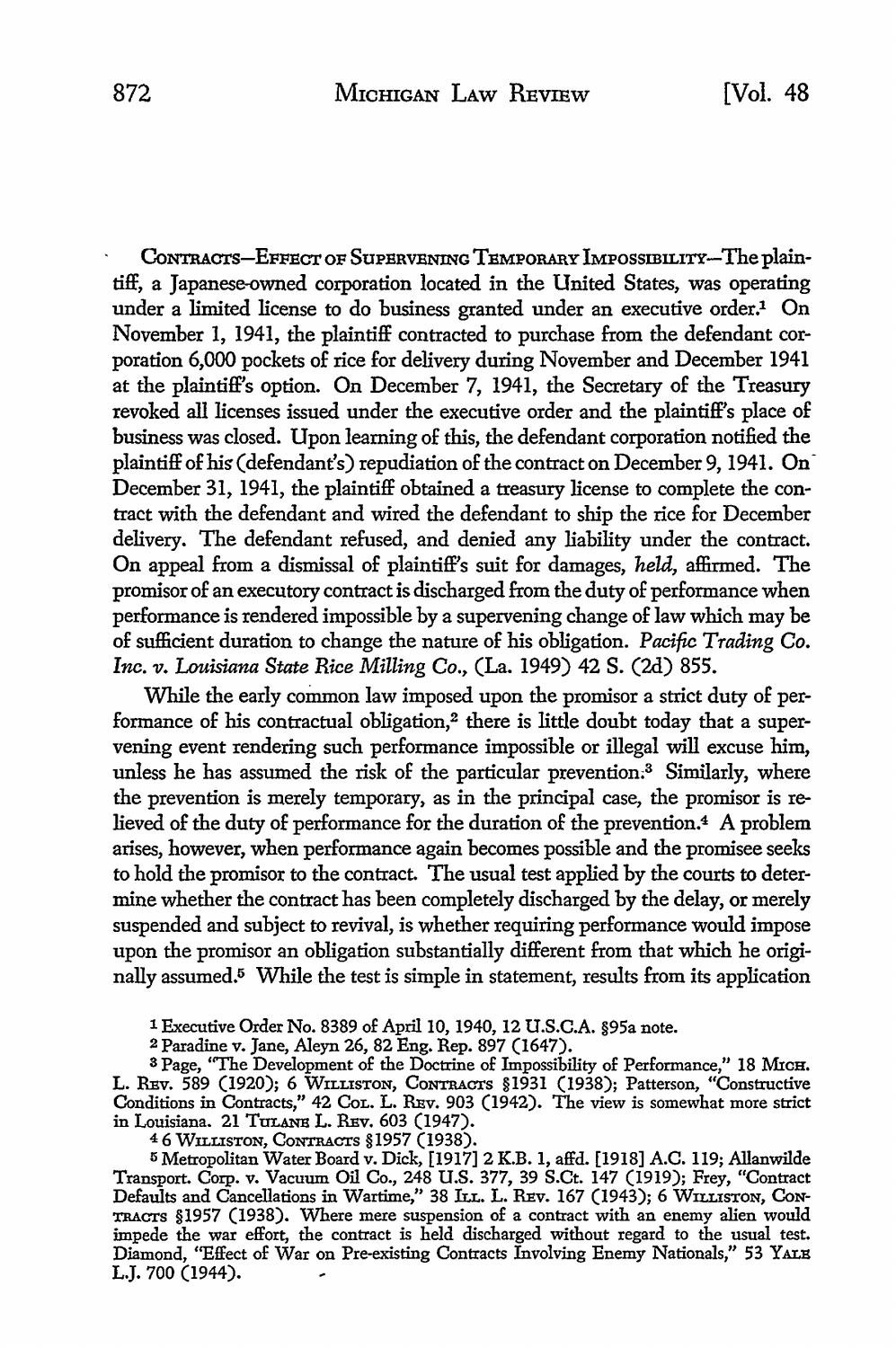are apt to vary depending upon the point in time to which the court refers. The Louisiana court in the principal case is in accord with the English view **in** looking at the facts of the case at the inception of the prevention.<sup>6</sup> Since it appeared to the defendant, as a "prudent business operator,'' that dealings with the plaintiff might remain illegal for the duration of the war, or at least for such a time as to impair materially the value of the bargain, the defendant was held justified in regarding the contract as discharged. That the prevention was in fact of shorter duration than reasonably foreseeable at its inception, and that, as far as the report shows, no substantial burden would be imposed on the promisor by requiring performance, are regarded as immaterial. This time of inception approach, if strictly applied, removes all distinction between cases where suit is brought while performance is still impossible, and those where suit is brought after the prevention is removed. In both cases the court must speculate on the probable duration of the prevention and the probable consequences of requiring performance at an uncertain future time.<sup>7</sup> A less speculative method of attack, and that applied in most American decisions, is to assess the burden of requiring performance on the basis of the facts existing at the time the prevention is removed.<sup>8</sup>While objections have been raised that this use of hindsight provides no way in which the promisor can determine his rights pending removal of the prevention, $9$  these objections would seem unfounded. If, during the period of suspension, it becomes necessary for the promisor to change his position to save himself from loss, and he does so, his duty of performance should be discharged as of that time, since to require future performance would certainly result in hardship.10 In the absence of such a change of position, there seems no reason to discharge the promisor merely because he anticipates such change may become necessary. The report of the principal case does not allow it to be said with certainty that the result would have been different had the court adopted this approach. However, it would seem this might be the case, since it does not appear that the delay was for a sufficient time to change materially the obligation of the defendant. There is no doubt

6 Bank Line Ltd. v. Chapel & Co., [1919] A.C. 435; Anglo-Northern Trading Co., Ltd. v. Emlyn Jones & Williams, [1917] 2 K.B. 78; McNair, ''Frustration of Contract by War," 56 L.Q. REv. 173 at 205 (1940). But cf. Andrew Millar & Co. v. Taylor & Co., [1916] 1 K.B. 402.

7 The speculative nature of such determinations is shown by the entirely different conclusions drawn from the same facts by the trial court in Autry v. Republic Productions, Inc., (D.C. Cal. 1946) 165 P. (2d) 688, and the appellate court in the same case, 30 Cal. (2d) 144, 180 P. (2d) 888 (1947). Also see Patch v. Solar Corp., (C.C.A. 7th, 1945) 149 F. (2d) 558.

<sup>8</sup>Village of Minneota v. Fairbanks, Morse & Co., 226 Minn. 1, 31 N.W. (2d) 920 (1948), noted 47 M1cH. L. REv. 117 (1948); Schoellkopf v. Moerlbach Brewing Co., 184 N.Y.S. 267 (1920), alfd. 189 N.Y.S. 954, 198 App. Div. 965 (1921); U.S. Trading Corp. v. Newmark Grain Co., 56 Cal. App. 176, 205 P. 29 (1922). Neither Williston nor the Restatement mention the time of inception approach. 6 WILLISTON, CONTRACTS §1957 (1938); 2 CONTRACTS RESTATEMENT §462 (1932).

<sup>9</sup>Blair, "Breach of Contract Due to War," 20 CoL. L. REv. 413 at 422 (1920); Pederick & Springfield, "War Measures and Contract Liability," 20 TEX. L. REv. 710 at 731 (1942).

102 CoNTRACTs REsTATEMENT §596(c) (1932); ''War Law Notes,'' 10 GEo. WASH. L. REv. 827 at 947 (1942); Borup v. Western Operating Corp., (C.C.A. 2d, 1942) 130 F. (2d) 381; Allanwilde Transportation Corp. v. Vacuum Oil Co., supra, note 6.